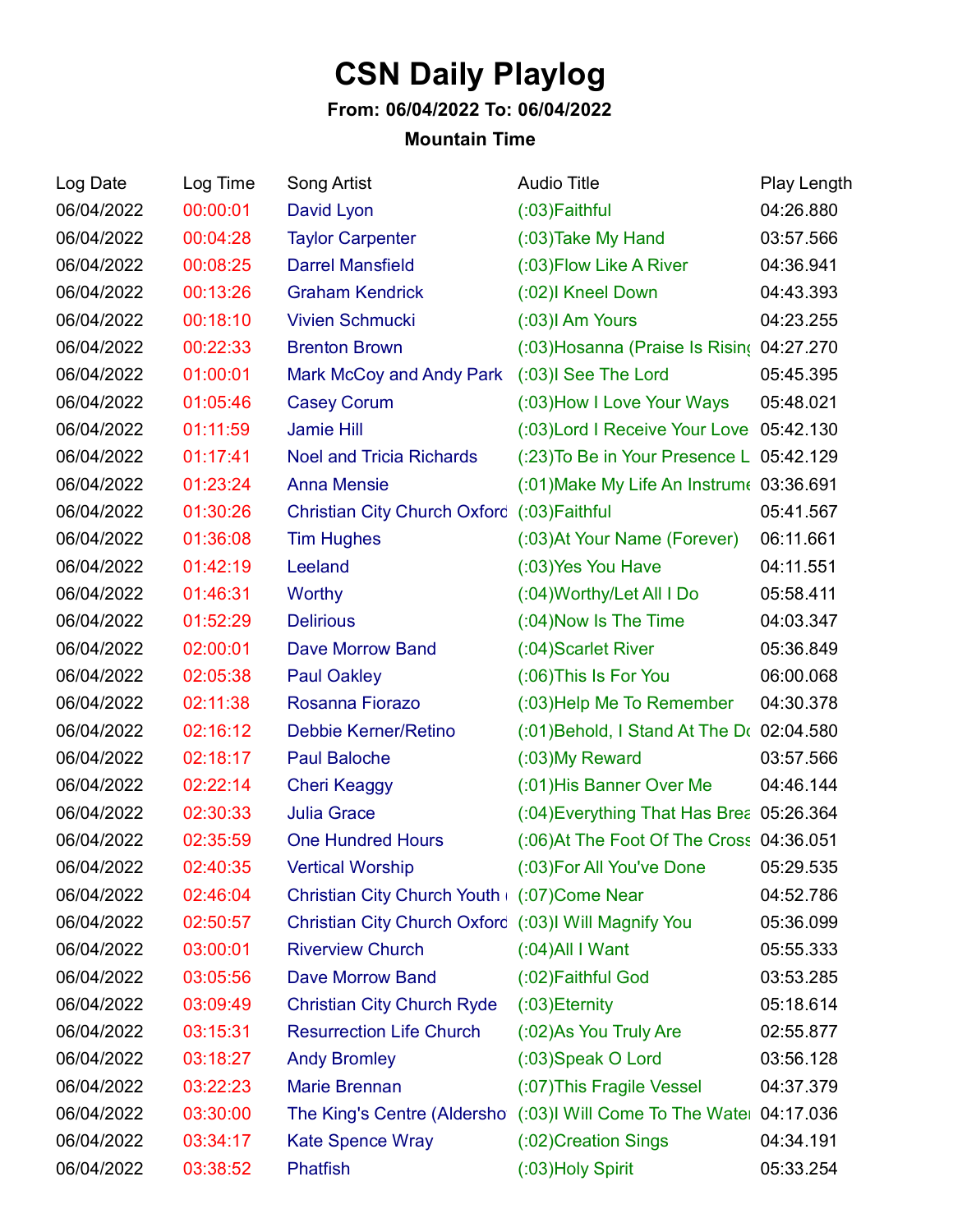| 06/04/2022 | 03:44:27 | Debbie Kerner/Retino                                | (:01) Behold, I Stand At The D( 02:04.340                          |           |
|------------|----------|-----------------------------------------------------|--------------------------------------------------------------------|-----------|
| 06/04/2022 | 03:46:32 | <b>Brooke Fraser Ligertwood</b>                     | $(0.05)$ Hosanna                                                   | 05:50.442 |
| 06/04/2022 | 03:52:22 | <b>Priscilla Miller</b>                             | $(03)$ Holy                                                        | 04:38.004 |
| 06/04/2022 | 04:00:11 | <b>Gareth Robinson</b>                              | (:03) You Have Promised                                            | 03:17.269 |
| 06/04/2022 | 04:03:28 | <b>Alwyn Wall</b>                                   | (:03) Jesus Said                                                   | 06:03.989 |
| 06/04/2022 | 04:09:32 | <b>Annie Meadows</b>                                | $(02)$ Relentless                                                  | 03:09.440 |
| 06/04/2022 | 04:12:42 | <b>Paradise Community Church</b>                    | (:04) You Lord                                                     | 05:31.723 |
| 06/04/2022 | 04:18:14 | <b>Andy Bromley</b>                                 | (:04) My Troubled Soul (Praise 04:50.270                           |           |
| 06/04/2022 | 04:23:04 | <b>Jeremy Riddle</b>                                | (:00) Joyful Noise                                                 | 03:36.660 |
| 06/04/2022 | 04:30:01 | YFriday                                             | $(0.03)$ Here                                                      | 05:40.052 |
| 06/04/2022 | 04:35:41 | <b>Youth Alive WA</b>                               | (:03) Spirit Of The Lord                                           | 05:35.676 |
| 06/04/2022 | 04:41:16 | <b>Vineyard-Female</b>                              | (:01) Glorious                                                     | 03:58.223 |
| 06/04/2022 | 04:45:15 |                                                     | Tropical Choruses Of Praise (:01) The Name Of The Most F 02:03.944 |           |
| 06/04/2022 | 04:47:19 | <b>Jeff Searles</b>                                 | (:03) Draw Near To Me                                              | 05:36.974 |
| 06/04/2022 | 04:52:56 | Jeremy Riddle                                       | (:10) Christ Is Risen                                              | 04:04.596 |
| 06/04/2022 | 05:00:15 | Jeffrey B Scott                                     | (:03) Cry For Mercy                                                | 05:50.755 |
| 06/04/2022 | 05:06:06 | <b>Pete Shambrook</b>                               | (:03) Reveal In Me                                                 | 03:45.409 |
| 06/04/2022 | 05:09:51 | <b>Becky Ugaretchea</b>                             | (:04) God Don't Care Who you 02:47.577                             |           |
| 06/04/2022 | 05:12:39 | <b>Chris Tomlin</b>                                 | $(07)$ All To Us                                                   | 06:00.708 |
| 06/04/2022 | 05:18:40 | <b>Vivien Schmucki</b>                              | (:03) Perfect Bride                                                | 03:48.269 |
| 06/04/2022 | 05:22:28 | The Hudson Taylors                                  | (:02) Hear The Hunger Of The 04:16.269                             |           |
| 06/04/2022 | 05:30:24 | <b>Victory Christian Center Of E</b>                | $(03)$ Closer                                                      | 05:31.942 |
| 06/04/2022 | 05:35:56 | <b>Vineyard UK</b>                                  | (:05) Adore Him (Featuring Sai 05:52.505                           |           |
| 06/04/2022 | 05:41:48 | <b>Charlie Leblanc</b>                              | (:04) Be Still And Know                                            | 04:18.472 |
| 06/04/2022 | 05:46:07 | <b>Maire Brennan</b>                                | $(0.03)$ The Big rock                                              | 02:57.846 |
| 06/04/2022 | 05:49:05 | Debbie Kerner/Retino                                | $(0.01)$ Behold, I Stand At The D $(0.02)$ .04.340                 |           |
| 06/04/2022 | 05:51:09 | <b>Vineyard Nashville</b>                           | $(03)$ Holy Father                                                 | 05:36.645 |
| 06/04/2022 | 08:30:01 | Victory Christian Center Of E (:04) There's A Place |                                                                    | 04:37.614 |
| 06/04/2022 | 08:34:38 | <b>Dave Morrow Band</b>                             | $(03)$ Refuge                                                      | 05:50.880 |
| 06/04/2022 | 08:40:29 | <b>Kelly Willard</b>                                | (:02) I'll Just Depend On HIM                                      | 03:54.503 |
| 06/04/2022 | 08:44:53 | <b>Phil Wickham</b>                                 | (:03) When My Heart is Torn A: 02:01.547                           |           |
| 06/04/2022 | 08:46:54 | <b>Soul Survivor</b>                                | $(03)$ Cannons                                                     | 04:11.019 |
| 06/04/2022 | 08:51:05 | Suncoast Christian Outreach (:03)1000 Hallelujahs   |                                                                    | 05:55.114 |
| 06/04/2022 | 19:00:31 | <b>Mary Barrett</b>                                 | (:01) My Sun And My Shield                                         | 02:41.784 |
| 06/04/2022 | 19:03:12 | James And Rebekah Cagge (: 17) One Thing I Ask      |                                                                    | 02:40.691 |
| 06/04/2022 | 19:05:55 | Victory Christian Center Of E (:17) Live For You    |                                                                    | 05:28.114 |
| 06/04/2022 | 19:11:55 | <b>Aaron Keyes</b>                                  | (:03) In The Name of God                                           | 05:46.614 |
| 06/04/2022 | 19:17:42 | <b>Planetshakers</b>                                | (:02) Glory To God                                                 | 02:42.452 |
| 06/04/2022 | 19:20:24 | <b>Planetshakers</b>                                | (:03) Your Glory                                                   | 05:54.598 |
| 06/04/2022 | 19:30:35 | <b>Frank Castanette Band</b>                        | (:01) Tears For The Years                                          | 02:41.549 |
| 06/04/2022 | 19:33:16 | <b>Cathy Burton</b>                                 | $(0.03)$ Redeemer                                                  | 02:46.599 |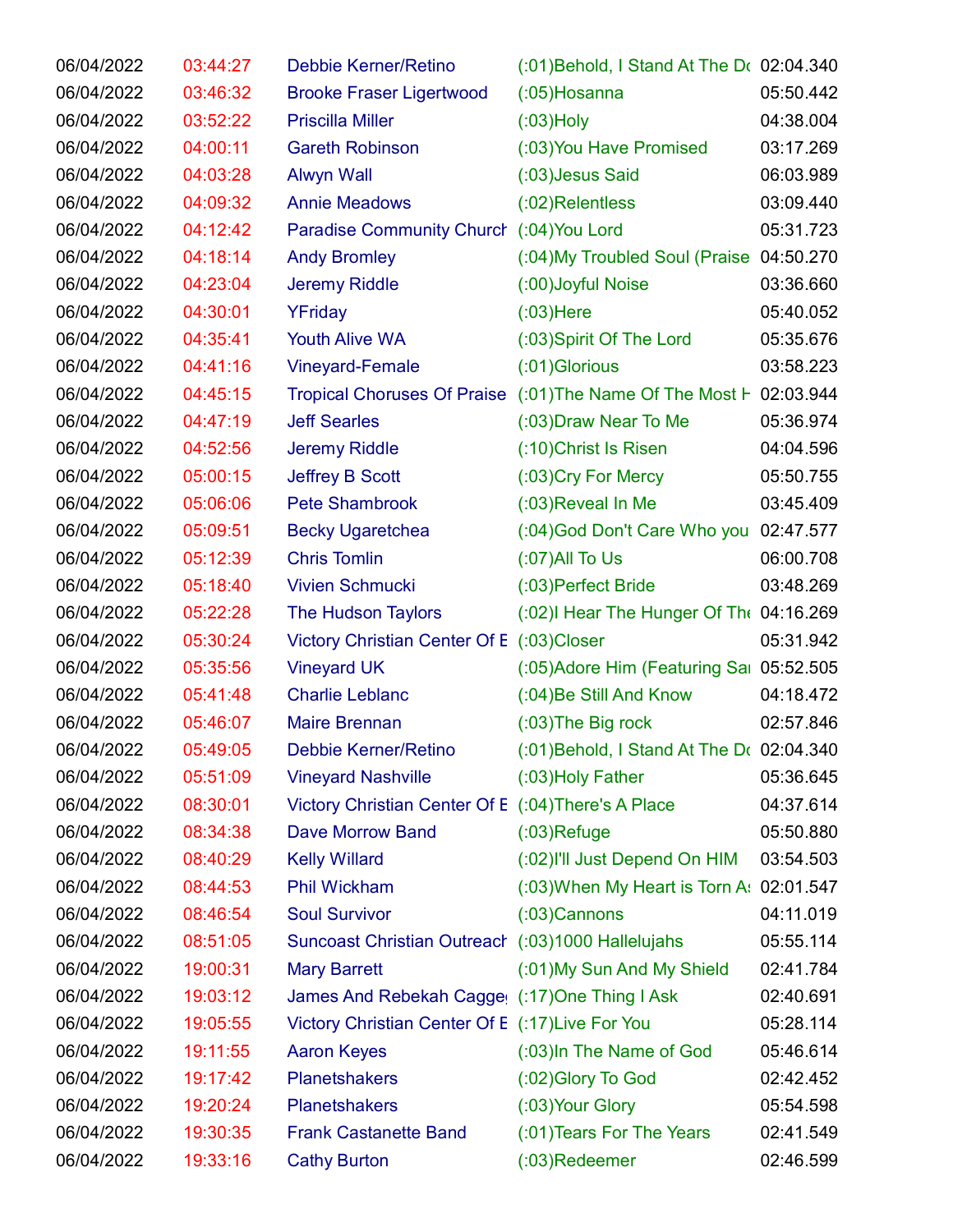| 06/04/2022 | 19:36:03 | <b>Matt Redman</b>                                 | (:03) Your Love O Lord (Highe: 05:51.864    |           |
|------------|----------|----------------------------------------------------|---------------------------------------------|-----------|
| 06/04/2022 | 19:42:00 | <b>Matt Redman</b>                                 | (:03) Here For You                          | 05:34.365 |
| 06/04/2022 | 19:47:34 | <b>Peculiar People Band</b>                        | (:02) True Worship Song                     | 02:42.731 |
| 06/04/2022 | 19:50:17 | <b>Planetshakers</b>                               | $(0.04)$ Burn                               | 06:21.834 |
| 06/04/2022 | 20:00:01 | <b>Vineyard Inland</b>                             | $(0.03)$ All I Need                         | 05:46.833 |
| 06/04/2022 | 20:05:48 | <b>Glenn Kaiser</b>                                | $(0.00)$ Acceptable                         | 02:47.019 |
| 06/04/2022 | 20:08:35 | <b>Vineyard New Zealand</b>                        | (:03) Song From The Heart                   | 04:49.941 |
| 06/04/2022 | 20:13:29 | <b>Planetshakers</b>                               | (:03) Even Greater                          | 05:45.286 |
| 06/04/2022 | 20:19:14 | <b>Vineyard-Female</b>                             | $(01)$ You Reign                            | 02:49.534 |
| 06/04/2022 | 20:22:03 | <b>Terri Shamar</b>                                | $(0.04)$ Child After My Own Heart 04:56.989 |           |
| 06/04/2022 | 20:30:00 | Dave Morrow Band and Calv                          | $(03)$ Holy God                             | 05:42.569 |
| 06/04/2022 | 20:35:43 | <b>Christian City Church Ryde</b>                  | (:02) Breathe On Me                         | 02:11.076 |
| 06/04/2022 | 20:37:54 | <b>Martyn Layzell</b>                              | (:03) If Ever I Should Falter               | 04:58.598 |
| 06/04/2022 | 20:43:20 | <b>Beth Couslon</b>                                | (:03) This Is Our God                       | 05:40.817 |
| 06/04/2022 | 20:49:01 | <b>Christian City Church Ryde</b>                  | $(0.03)$ Breaks the Dawn $(2)$              | 02:08.179 |
| 06/04/2022 | 20:51:09 | <b>Phatfish</b>                                    | (:02)Stepping Out                           | 05:51.567 |
| 06/04/2022 | 21:00:01 | <b>New Life Church</b>                             | (:02) This Is Our God                       | 05:35.755 |
| 06/04/2022 | 21:05:36 | Vineyard (Minneapolis, MN)                         | (:04) Sovereign Lord                        | 02:04.011 |
| 06/04/2022 | 21:07:40 | <b>Alan Frow</b>                                   | $(03)$ Glory                                | 05:11.395 |
| 06/04/2022 | 21:13:03 | CFNI (Christ For The Nation: (:03) Faithful God    |                                             | 04:31.457 |
| 06/04/2022 | 21:17:34 | <b>lain Lovatt</b>                                 | $(03)$ Psalm 113                            | 02:02.158 |
| 06/04/2022 | 21:19:36 | <b>Paul Oakley</b>                                 | (:02) Beautiful                             | 02:03.470 |
| 06/04/2022 | 21:21:40 | Pete Arciniega                                     | (:03) You Are Awsome                        | 05:20.645 |
| 06/04/2022 | 21:30:34 | Christian City Church Bridge (:03)King Of All Time |                                             | 05:30.739 |
| 06/04/2022 | 21:36:05 | Phil Wickham                                       | $(0.03)$ When My Heart is Torn A: 02:01.547 |           |
| 06/04/2022 | 21:38:07 | Larry & Kathy Stewart                              | (:03) Do Not Pass Me By                     | 05:13.926 |
| 06/04/2022 | 21:43:53 | Darlene Zschech                                    | (:02) Shadow Of Your Wings                  | 05:37.879 |
| 06/04/2022 | 21:49:31 | <b>Tim Hughes</b>                                  | (:02) Take The World                        | 02:03.238 |
| 06/04/2022 | 21:51:34 | <b>Kate Miner</b>                                  | (:03)Song In My Heart                       | 04:52.473 |
| 06/04/2022 | 23:00:01 | <b>Chris Tomlin</b>                                | (:03) The Saving One                        | 04:48.097 |
| 06/04/2022 | 23:04:49 | <b>Jamie Owens Collins</b>                         | (:03) Singin' Hallelujah                    | 02:50.283 |
| 06/04/2022 | 23:07:39 | Larry and Kathy Stewart                            | (:05) Since I Laid My Burden D 02:18.472    |           |
| 06/04/2022 | 23:09:57 | <b>Jeremey Ellis</b>                               | $(0.03)$ How Do I                           | 02:01.814 |
| 06/04/2022 | 23:12:13 | Bethany World Prayer Cente (:04) Once Again        |                                             | 04:42.301 |
| 06/04/2022 | 23:16:56 | <b>Calvary Chapel</b>                              | (:01) Give Thanks To The Lord               | 02:47.893 |
| 06/04/2022 | 23:19:43 | <b>Heather Clark</b>                               | (:16) Oh Clap Your Hands                    | 02:21.971 |
| 06/04/2022 | 23:22:05 | Vineyard                                           | (:03) High King Of Heaven                   | 02:05.095 |
| 06/04/2022 | 23:24:23 | <b>Brian Doerksen</b>                              | (:10) Faithful One                          | 06:30.130 |
| 06/04/2022 | 23:30:53 | <b>Robin Mark</b>                                  | (:01) Arise And Shine                       | 02:22.956 |
| 06/04/2022 | 23:36:09 | <b>Tropical Choruses Of Praise</b>                 | $(0.00)$ Create In Me                       | 02:19.111 |
| 06/04/2022 | 23:38:44 | <b>Christian City Church Ryde</b>                  | (:01) Into Your Presence                    | 06:02.458 |